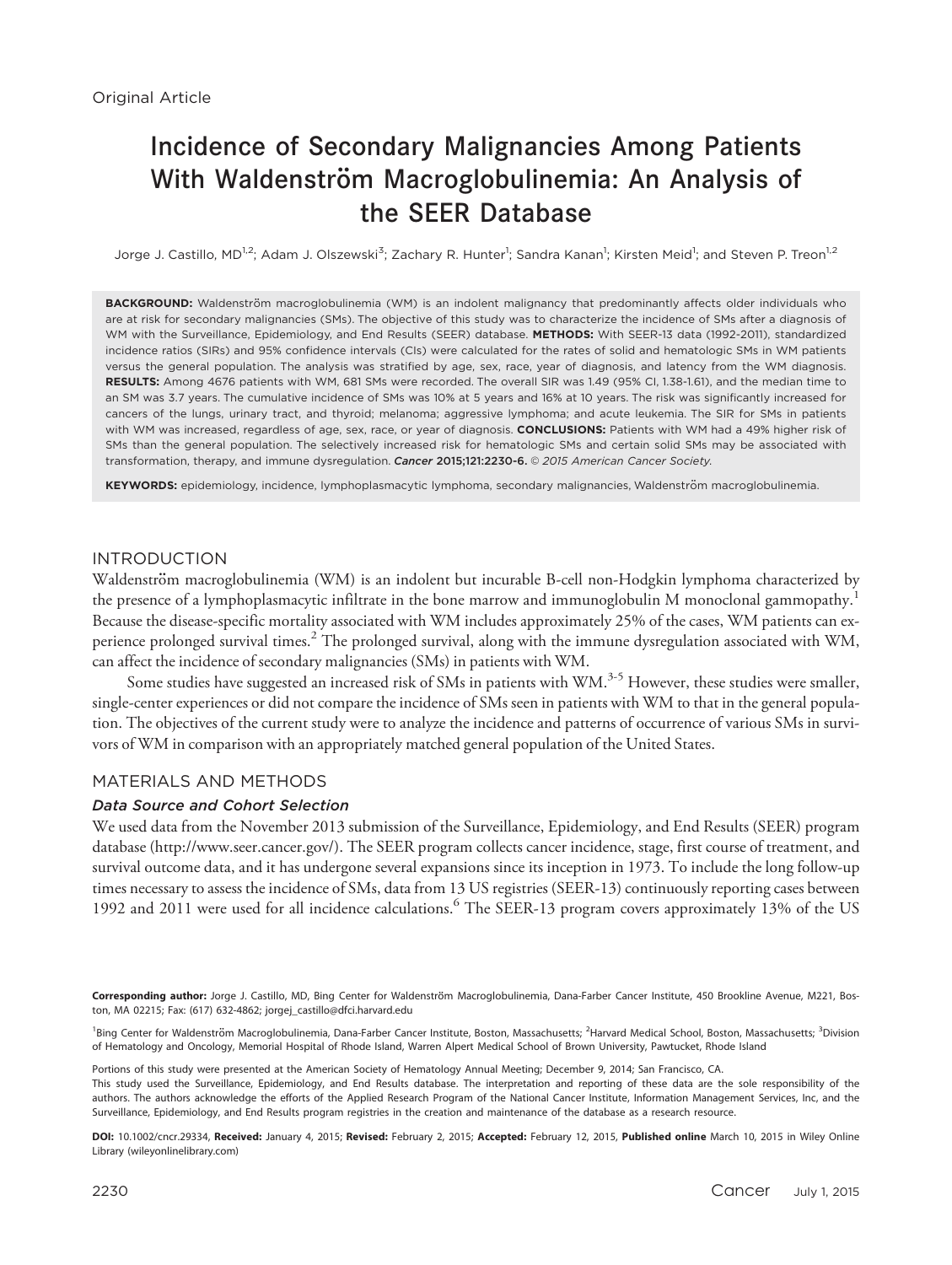population, requires a case ascertainment rate of at least 98% to ensure the completeness of the incidence rates, and uses audits and case-finding studies for data quality assessment.

WM cases were defined according to the InterLymph hierarchical classification of lymphoid neoplasms for epidemiologic research, which is based on codes 9671/3 (lymphoplasmacytic lymphoma [LPL]) and 9761/3 (WM) from the 2008 World Health Organization (WHO) International Classification of Diseases for Oncology, Version 3  $(ICD-O-3).$ <sup>7</sup> Only the first record of LPL or WM was counted (ie, if a patient had a diagnosis of LPL and then WM, only the first record was included). Cases diagnosed by autopsy or death certificate were excluded. We considered all LPL cases as WM cases for the purposes of this study. SMs were classified according to WHO ICD-O-3 topography and morphology codes. We included acute myelogenous ( $n = 13$ ), lymphoblastic ( $n = 1$ ), and other acute leukemia ( $n = 1$ ) in the category of acute leukemias. Neoplasms occurring within 3 months of the WM diagnosis  $(n = 71)$  were not counted to avoid bias related to incidental WM discovered during the evaluation of another cancer or vice versa. These included 47 solid SMs (lung, 11; genitourinary, 9; colorectal, 6; breast, 6; prostate, 5; upper gastrointestinal, 5; melanoma, 1; head and neck, 1; thyroid, 1; sarcoma, 1; and cancer of the penis, 1) and 24 hematologic SMs (lymphoma, 17; myeloma, 6; and acute leukemia, 1).

Incidence rates in the population, stratified by attained age, sex, race, and calendar year, were provided by SEER. We constructed stratified incidence rate tables for subtypes of lymphoma with the morphology code– based InterLymph classification. We additionally distinguished diffuse large B-cell lymphoma (DLBCL) and acute myelogenous leukemia (AML) as SMs of special interest because they are associated with histological transformation and chemotherapy, respectively. The multiple primary standardized incidence ratio (MP-SIR) was not calculated for SMs with fewer than 10 cases because estimates would have been imprecise.

#### Statistical Methods

The association of WM with subsequent malignancies was expressed as MP-SIRs. MP-SIRs were calculated as the number of observed cases of a given cancer among WM patients divided by the number of cases expected from stratified incidence rate tables for the population under study. Confidence intervals (CIs) at the 95% level for MP-SIRs were calculated with the exact method.<sup>8</sup> We further calculated MP-SIRs for solid tumors and hematologic malignancies with respect to the latency from the

| Variable                      | No. of Cases (%)        |  |  |  |  |  |
|-------------------------------|-------------------------|--|--|--|--|--|
|                               |                         |  |  |  |  |  |
| Total                         | 4676 (100.0)            |  |  |  |  |  |
| Age, y                        | 71 (61-79) <sup>a</sup> |  |  |  |  |  |
| Sex                           |                         |  |  |  |  |  |
| Female                        | 1964 (42.0)             |  |  |  |  |  |
| Male                          | 2712 (58.0)             |  |  |  |  |  |
| Race                          |                         |  |  |  |  |  |
| White                         | 4071 (87.1)             |  |  |  |  |  |
| Black                         | 255(5.5)                |  |  |  |  |  |
| American Indian               | 12(0.3)                 |  |  |  |  |  |
| Asian/Pacific Islander        | 261(5.6)                |  |  |  |  |  |
| Unrecorded                    | 77 (1.6)                |  |  |  |  |  |
| Decade                        |                         |  |  |  |  |  |
| 1992-2000                     | 1815 (38.8)             |  |  |  |  |  |
| 2001-2011                     | 2861 (61.2)             |  |  |  |  |  |
| Histology code                |                         |  |  |  |  |  |
| Lymphoplasmacytic lymphoma    | 2069 (44.2)             |  |  |  |  |  |
| Waldenström macroglobulinemia | 2607 (55.8)             |  |  |  |  |  |
| Vital status                  |                         |  |  |  |  |  |
| Alive                         | 2254 (48.2)             |  |  |  |  |  |
| Dead                          | 2422 (51.8)             |  |  |  |  |  |
| Secondary malignancy          |                         |  |  |  |  |  |
| Did not occur                 | 4068 (87.0)             |  |  |  |  |  |
| Occurred                      | 608 (13.0)              |  |  |  |  |  |

TABLE 1. Selected Characteristics of Patients With Waldenström Macroglobulinemia From the Surveillance, Epidemiology, and End Results 13 Database

<sup>a</sup> Age is presented as the median (interquartile range).

index WM diagnosis  $(<5, 5-10, or >10$  years) and for subgroups defined by attained age (<65 or  $\geq$ 65 years), sex, and calendar year (1992-2000 or 2001-2011). Nonoverlapping 95% CIs indicated statistical significance for differences between groups. The cumulative incidence of SMs from the initial WM diagnosis was calculated with a competing risk survival methodology, with death treated as a competing event.<sup>9</sup>

Incidence rates and CIs were calculated with SEER\* Stat software (version 8.1.5; Surveillance Research Program, National Cancer Institute, Bethesda, MD [\[http://](http://www.seer.cancer.gov/seerstat/) [www.seer.cancer.gov/seerstat/](http://www.seer.cancer.gov/seerstat/)]). All other statistical analyses and figures were performed and obtained with Stata/ SE 13.1 (StataCorp LP, College Station, TX).

## RESULTS

#### Risk of SMs Versus the General Population

We identified 4676 eligible WM patients reported by the SEER-13 registries between 1992 and 2011. Selected patient characteristics are shown in Table 1. The median time from WM diagnosis to first SM diagnosis was 3.7 years (95% CI 3.2-4.2 years). There were 681 SMs reported among 608 patients. The cumulative incidence function of SMs was 9.5% (95% CI, 8.6%-10.5%) at 5 years and 16.1% (95% CI, 14.8%-17.3%) at 10 years (Fig. 1A). The 5- and 10-year cumulative incidence functions were 7.3% (95% CI, 6.5%-8.1%) and 12.2%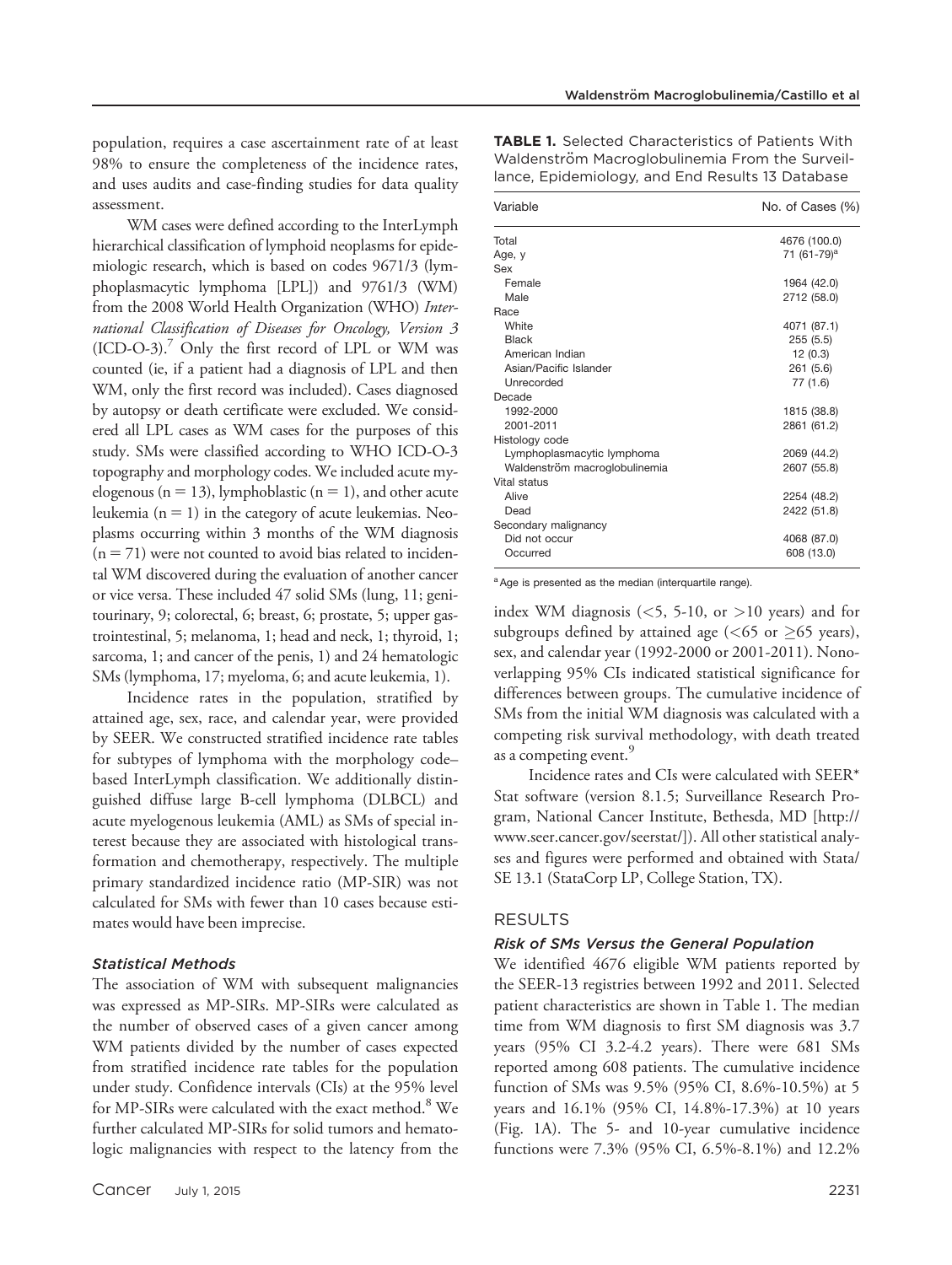

Figure 1. Cumulative incidence of (A) secondary malignancies and competing events (death) among patients with WM from the Surveillance, Epidemiology, and End Results 13 database and (B) types of secondary malignancies. The occurrence of a solid tumor or a hematologic malignancy was not considered a mutually exclusive competing event. WM indicates Waldenström macroglobulinemia.

| <b>Secondary cancer</b> | N cases MP-SIR |      | limit | <b>Lower Upper</b><br>limit |     |     |     | MP-SIR and 95% CI |     |     |      |
|-------------------------|----------------|------|-------|-----------------------------|-----|-----|-----|-------------------|-----|-----|------|
| Thyroid                 | 10             | 2.67 | 1.28  | 4.92                        |     |     |     |                   |     |     |      |
| Melanoma                | 35             | 1.94 | 1.35  | 2.69                        |     |     |     |                   |     |     |      |
| Lung                    | 101            | 1.48 | 1.21  | 1.80                        |     |     |     |                   | ᅩ   |     |      |
| Urinary tract           | 62             | 1.41 | 1.08  | 1.81                        |     |     |     |                   | o   |     |      |
| Other gynecologic       | 21             | 1.32 | 0.82  | 2.02                        |     |     |     |                   |     |     |      |
| <b>Breast</b>           | 43             | 1.04 | 0.75  | 1.40                        |     |     |     |                   |     |     |      |
| Prostate                | 95             | 1.03 | 0.84  | 1.26                        |     |     |     |                   |     |     |      |
| Other gastrointestinal  | 43             | 1.01 | 0.73  | 1.36                        |     |     |     |                   |     |     |      |
| Head and neck           | 13             | 0.95 | 0.50  | 1.62                        |     |     |     |                   |     |     |      |
| Colorectal              | 48             | 0.92 | 0.68  | 1.23                        |     |     |     |                   |     |     |      |
| Solid tumors            | 484            | 1.20 | 1.10  | 1.32                        |     |     |     |                   |     |     |      |
| All lymphomas           | 120            | 4.38 | 3.63  | 5.24                        |     |     |     |                   |     |     |      |
| <b>Aggressive NHL</b>   | 39             | 4.60 | 3.27  | 6.29                        |     |     |     |                   |     |     |      |
| <b>Indolent NHL</b>     | 47             | 3.23 | 2.37  | 4.29                        |     |     |     |                   |     |     |      |
| Myeloma                 | 31             | 4.68 | 3.18  | 6.64                        |     |     |     |                   |     |     |      |
| Acute leukemia          | 15             | 3.19 | 1.79  | 5.26                        |     |     |     |                   |     |     |      |
| All hematologic         | 174            | 4.24 | 3.63  | 4.92                        |     |     |     |                   |     |     |      |
| All sites               | 681            | 1.49 | 1.38  | 1.61                        |     |     |     |                   |     |     |      |
|                         |                |      |       |                             | 0.1 | 0.2 | 0.5 | 1.0               | 2.0 | 5.0 | 10.0 |

Figure 2. Forest plot of the standardized incidence ratios of secondary malignancies in patients with Waldenström macroglobulinemia from the Surveillance, Epidemiology, and End Results 13 database. CI indicates confidence interval; MP-SIR, multiple primary standardized incidence ratio; NHL, non-Hodgkin lymphoma.

(95% CI, 11.1%-13.3%), respectively, for solid tumors and 2.3% (95% CI, 1.9%-2.8%) and 4.2% (95% CI, 3.5%-4.9%), respectively, for hematologic malignancies (Fig. 1B).

The MP-SIR for all SMs among WM cases was 1.49, which corresponded to a 49% increase in risk over the general population. The risk for solid tumors was increased by 20%, whereas the risk for hematologic malignancies was

increased more than 4-fold. A forest plot of SM incidence in WM patients is shown in Figure 2. Among solid tumors, the risk was significantly increased for lung cancer, urinary tract cancer (including bladder/ureter cancer [45 cases] and kidney cancer [17 cases]), melanoma, and thyroid cancer. Among hematologic malignancies, the risk was significantly increased for all lymphomas, multiple myeloma, and acute leukemia. The risk of DLBCL  $(n = 31 \text{ cases})$  was 4.33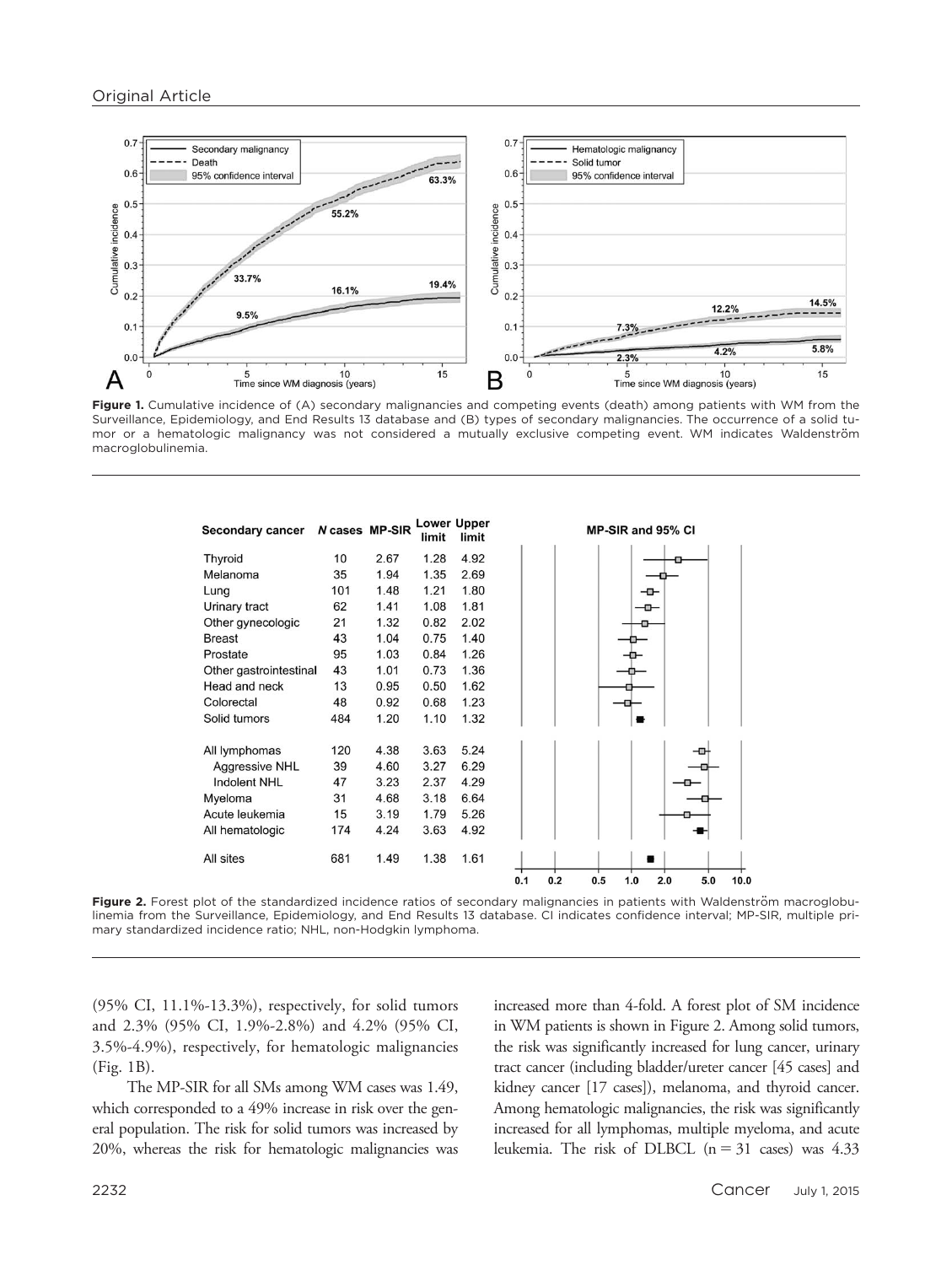

Figure 3. Multiple primary standardized incidence ratios for various types of secondary malignancies in patients with Waldenström macroglobulinemia from the Surveillance, Epidemiology, and End Results 13 database by (A) attained age, (B) sex, (C) race, and (D) latency (in years) from the initial Waldenström macroglobulinemia diagnosis.

(95% CI, 2.94-6.15), and for AML ( $n = 14$ ), it was 3.21 (95% CI, 1.79-5.39).

The risk of SMs was significantly higher for patients younger than 65 years (MP-SIR, 2.24; 95% CI, 1.88- 2.65) versus those who were older (MP-SIR, 1.37; 95% CI, 1.26-1.49; Fig. 3A). This difference was significant for solid tumors (MP-SIR for younger patients, 1.63 [95% CI, 1.31-2.00]; MP-SIR for older patients, 1.13 [95% CI, 1.03-1.25]) and hematologic malignancies (MP-SIR for younger patients, 9.04 [95% CI, 6.52-12.2]; MP-SIR for older patients, 3.62 [95% CI, 3.03-4.30]). The risk of solid tumors was the same for men and women, but women had a significantly higher risk of secondary hematologic malignancies (MP-SIR, 5.82; 95% CI, 4.62-7.23) than men (MP-SIR, 3.43; 95% CI, 2.77- 4.20), specifically in the case of lymphoma and myeloma (Fig. 3B). The differences for white and nonwhite patients were not significant either for aggregate SMs or for the solid/hematologic categories (Fig. 3C).

The median latency from the WM diagnosis until the diagnosis of any SM (counting multiple occurrences in each patient as separate events) was 49 months (interquartile range [IQR], 19.5-82.5 months). The median latency from the diagnosis of WM to the diagnosis of any solid tumor was 48 months (IQR, 20-79 months), and the median latency to any hematologic malignancy was 51 months (IQR, 19-96 months). In a stratified analysis, the risk of solid tumors peaked 5 and 10 years after the diagnosis (Fig. 3D). In contrast, the risk of hematologic malignancies continued to increase with time (MP-SIRs of 3.79, 4.42, and 6.70 for latencies of  $<$  5, 5-10, and >10 years, respectively), although this was not statistically significant because of large CIs. The MP-SIRs for DLBCL were 3.80, 5.01, and 5.79 for latency periods of  $\lt$ 5, 5 to 10, and >10 years, respectively.

When we compared the epochs of 1992-2000 and 2001-2011, the overall risk was not significantly different: MP-SIRs were 1.35 (95% CI, 1.13-1.60) and 1.53 (95%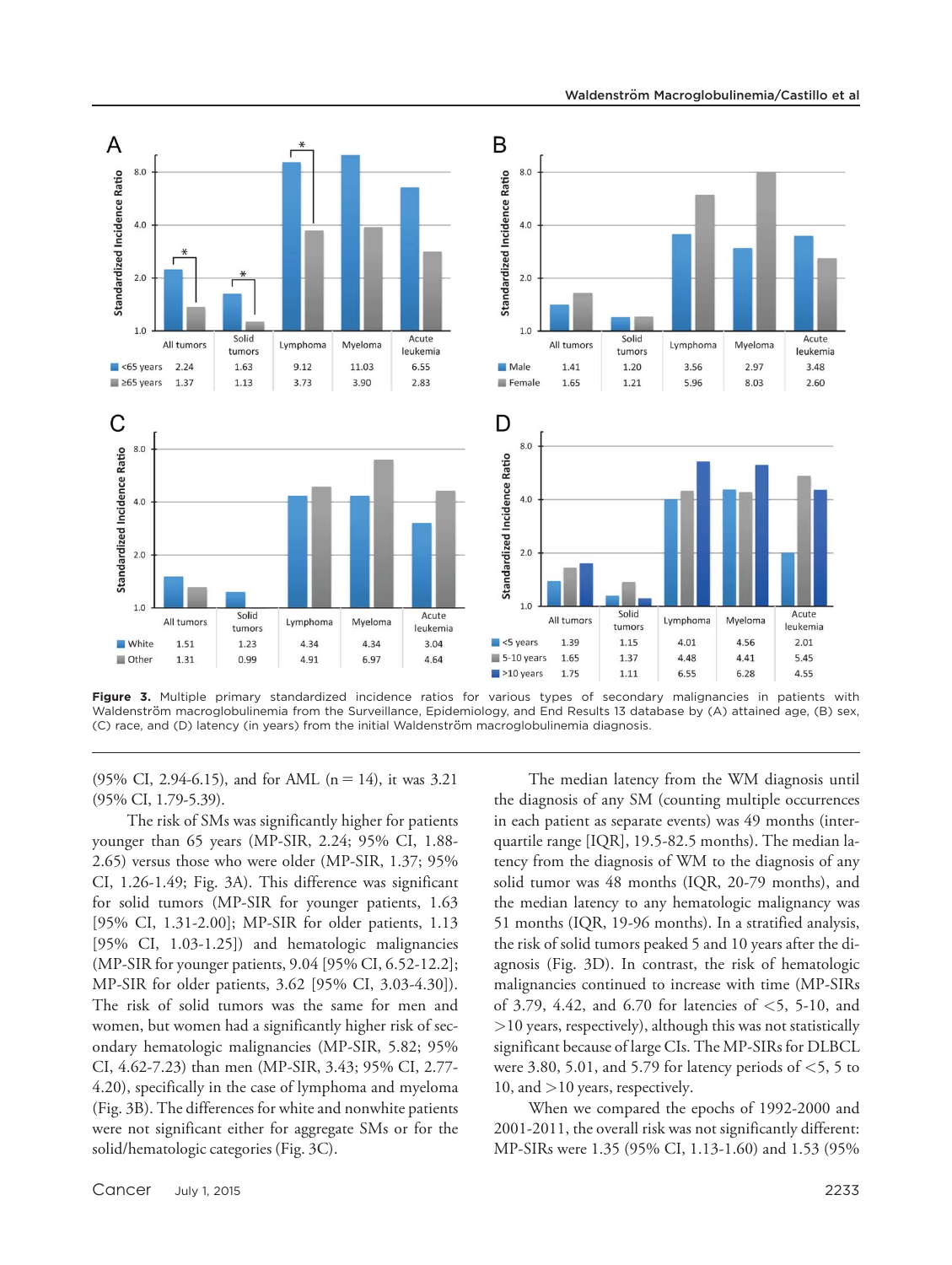CI, 1.40-1.66), respectively. There was also no difference between rates for patients with histology designated as LPL (MP-SIR, 1.47; 95% CI, 1.30-1.65) or WM (MP-SIR, 1.51; 95% CI, 1.37-1.66).

# **DISCUSSION**

To the best of our knowledge, this is the largest population-based analysis evaluating the incidence of SMs in patients with WM versus the general population. Our study shows that there is an increased incidence of lung cancer, urinary tract cancer (including bladder and kidney), thyroid cancer, melanoma, DLBCL, and acute leukemia in patients with WM versus the general US population.

Our study provides further insights into the risk of SMs in patients with WM. First, the risk of SMs, solid and hematologic, is higher for patients younger than 65 years versus patients who are 65 years old or older. Second, the risk of hematologic SMs (specifically lymphoma and myeloma) appears higher for women than men. Third, although the risk of hematologic SMs increases with a longer time from the WM diagnosis, the risk of solid tumors increases in the first 10 years and decreases afterwards.

Previous studies suggested an increased risk of SMs in patients with WM, although they lacked the power to analyze their occurrence with respect to a WM diagnosis and/or patient characteristics.<sup>3-5</sup> Varettoni et al<sup>5</sup> evaluated 230 patients with WM from 2 centers in Pavia and Milan, Italy, and they identified 32 patients who developed SMs for a cumulative incidence at 10 years of approximately 18% (12% for solid tumors and 6% for hematologic malignancies)<sup>5</sup>; this is comparable to our results. The risk of developing SMs in patients with WM was increased by 70% in comparison with the general Italian population. Notably, the risk for DLBCL, AML, and brain tumors was significantly increased. It is important to emphasize that the standardized incidence ratios for SMs were calculated on the basis of a small sample (6 cases of DLBCL, 3 cases of AML, and 2 cases of brain tumors), which might have not been powered to detect small to moderate increases in risk and/or to provide precise estimates.

A previous study from the Bing Center for Waldenström Macroglobulinemia in Boston analyzed a cohort of 924 patients with WM; 225 (24%) reported other malignancies. $3$  The authors reported a number of cancers of the prostate and breast, nonmelanoma skin cancer, DLBCL, and AML. However, no comparison was made with the general US population, and more than 60% of the malignancies were identified before the diagnosis of WM. Because of these factors, it is likely that the incidence of prostate and breast cancer in this study may simply reflect their incidence in the general US population. On the other hand, all cases of DLBCL and AML were diagnosed after the diagnosis of WM, and this supports malignant transformation and the effect of chemotherapy, respectively.

Ojha and Thertulien $4$  calculated the MP-SIR for SMs in WM patients from the SEER-9 database, but the period of their analysis (1973-2008) largely predated the introduction of consistent WHO coding of the cancer site and histology.<sup>4</sup> Moreover, their brief report did not include cases of LPL. In contrast, our study includes a comprehensive cohort of more than 4600 patients with a diagnosis of WM as well as LPL. WM constitutes approximately 95% of the cases of  $LPL$ ,<sup>1</sup> and the therapy and survival outcomes of patients with WM and LPL do not differ. $2$  Therefore, analyzing them as a single entity is appropriate and provides both less biased and more precise incidence estimates. Indeed, the risk of SMs between these 2 histology codes was not different. In addition, because of the larger sample size, we were able to perform stratified analyses to evaluate the incidence according to age, sex, race, year of diagnosis, and latency of WM.

An increased risk of SMs in patients with indolent lymphoproliferative disorders has been suggested by a number of studies.<sup>10-13</sup> This risk is thought to be mediated not only by increasing age but also by genetic predisposition, immunologic dysfunction, therapy, and other environmental factors. In the specific case of WM, age plays an important role in survival and hence affects the risk for SMs. For example, WM patients who are younger than 50 years of age at diagnosis have a median survival time that exceeds 20 years. $14$  Our finding of an increased incidence of SMs in younger patients suggests that aging with WM rather than aging might be a driver of the risk of SMs. Aging with WM would suggest more likely exposure to therapy as well as more protracted antigenic stimulation and/or immune dysregulation. On the other hand, we have previously reported an approximately 20% increased risk of WM and other related hematologic malignancies in first-degree family members of patients with WM.<sup>15</sup> The risk of other cancers also appears increased in first-degree family members of WM patients, $16$  and this suggests a genetic predisposition for the development of WM and other SMs. Additional research is ongoing to potentially identify the genetic mechanisms of cancer clustering in patients and families with WM.

According to our results, patients with WM have a higher risk of developing other hematologic malignancies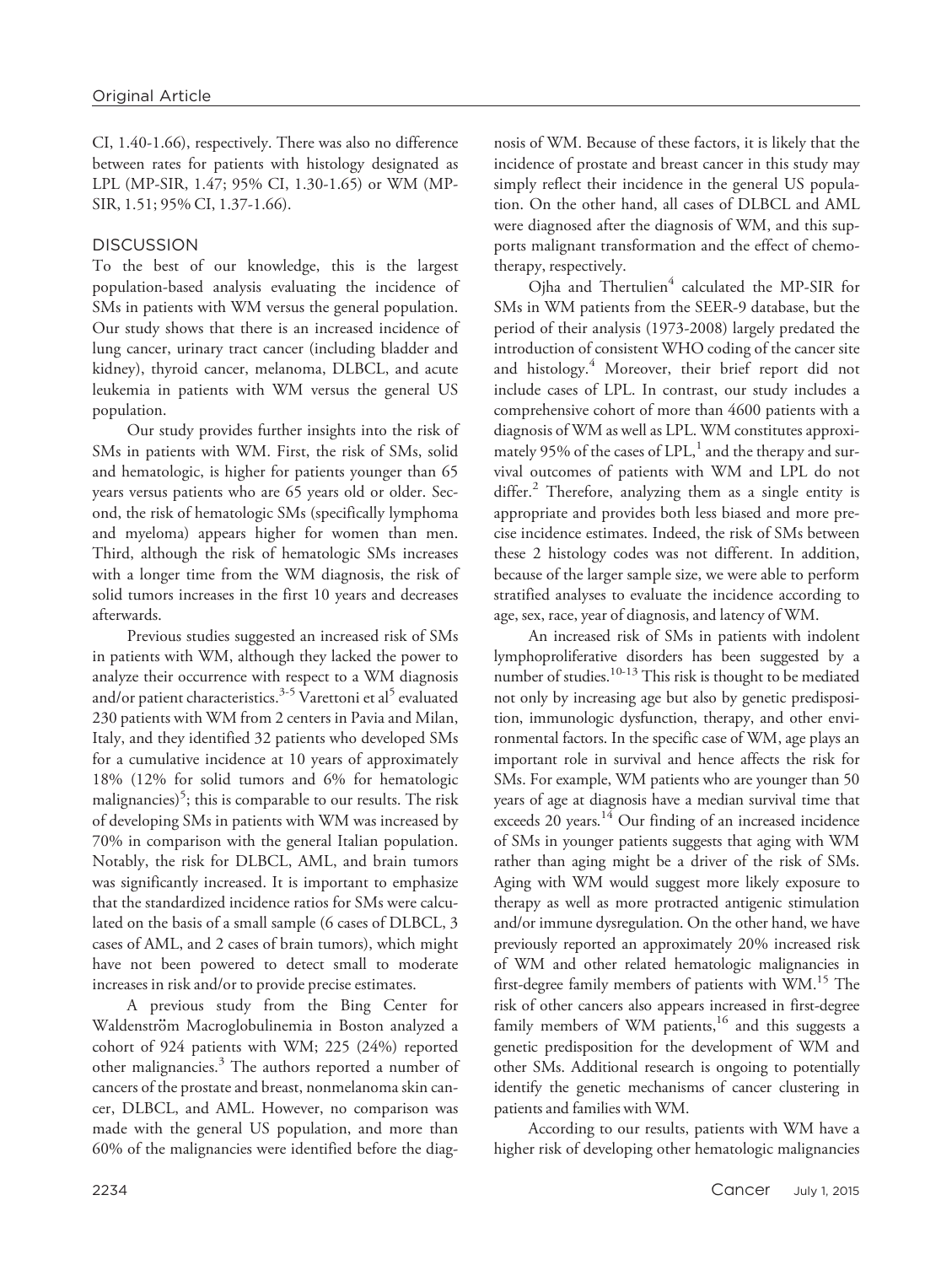such as aggressive and indolent lymphomas, acute leukemia, and multiple myeloma. On the basis of our experience and data from the literature, WM can transform into more aggressive histologies, the most common being DLBCL,<sup>17,18</sup> but transformation into Burkitt lymphoma has also been reported.<sup>19</sup> The increased risk of AML can be explained by previous exposure to specific therapeutic agents. A previous study suggested that patients with WM who have been treated have a higher risk of developing acute leukemia than untreated patients.<sup>5</sup> In addition, data support an increased risk of AML in patients treated with nucleoside analogs and alkylating agents.20-22 The potential factors leading to an increased risk of developing other indolent lymphoma subtypes and myeloma are rather unclear. This risk could be explained by a true common environmental factor or genetic predisposition, but it could also be due to misclassification. For example, bone marrow biopsies of patients with WM after treatment with anti-CD20 antibodies might mimic multiple myeloma because the CD20-positive B-cell component would have decreased but the clonal plasma cell population might remain. Similarly, patients with WM who relapse without a significant increase in immunoglobulin M levels might have been erroneously labeled with marginal zone lymphoma or atypical follicular lymphoma (FL).

We noted that the risk of solid SMs was particularly elevated for lung cancer, urinary tract cancer (including kidney cancer), and melanoma, and this is intriguing in the context of emerging data showing that evasion of immune surveillance plays a particularly important role in all those neoplasms and is mediated by overexpression of programmed death ligand  $1.^{23}$  Both humoral immunity and T cell–dependent immunity are known to be deregulated in WM, although the mechanisms and consequences of this deregulation remain poorly understood.<sup>24-26</sup> Whether cancers occurring in the setting of antecedent WM commonly engage immune evasion and how they might respond to treatment with immune checkpoint inhibitors highly active in melanoma, kidney cancer, and lung cancer remain to be evaluated.<sup>27-29</sup>

A previous study using SEER data reported an increased risk of SMs with other low-grade lymphoproliferative disorders such as FL and chronic lymphocytic leukemia  $(CLL)$ .<sup>10</sup> It is interesting to note that, similarly to patients with WM, the risk of lung cancer, melanoma, aggressive lymphoma (DLBCL), and acute leukemia (AML) was increased in patients with FL and CLL. Also, the risk of thyroid cancer was increased in CLL patients but not in FL patients. This speaks in favor of similar biological behavior in these low-grade B-cell processes. However, whether these similarities are due to specific patterns of antigenic stimulation and/or genetic predisposition is unclear. Smaller studies evaluating the risk of SMs in patients with marginal zone lymphoma have rendered mixed results.30,31

Our study carries a series of limitations. First, some differences (eg, in the racially stratified analysis) were not significant because of large CIs, which reflected a lack of precision due to the small subgroup size. Second, the SEER database did not provide information on whether the patients received systemic chemotherapy or not and how this affected the MP-SIRs. Additional research using the SEER-Medicare database or large multi-institutional registry studies could potentially help in answering these areas of uncertainty. Third, our study includes patients who were diagnosed with the Revised European-American Lymphoma classification in 1990s and with the WHO classification in the 2000s. However, the diagnostic criteria for LPL and WM did not vary greatly between these classification systems. Furthermore, the risks for SMs between patients with WM diagnosed before and after 2000 were not statistically different. Fourth, the results of our study could have been affected by a detection bias because staging imaging for WM might have increased the rate of detection of SMs. We minimized this bias by excluding all SMs diagnosed within the first 3 months of the WM diagnosis.

In conclusion, patients with WM have a 49% higher risk of SMs than the general US population. Further research is needed to elucidate the increased incidence of AML and DLBCL (which possibly result from therapy and transformation, respectively) and melanoma and lung, urinary tract, and thyroid cancers (possibly associated with defective immune surveillance).

## FUNDING SUPPORT

No specific funding was disclosed.

## CONFLICT OF INTEREST DISCLOSURES

Steven P. Treon has worked as a consultant to Pharmacyclics, Inc, Janssen Pharmaceuticals, Inc, and Onyx, Inc, outside the submitted work.

## REFERENCES

- 1. Swerdlow SH, Berger F, Pileri SA, et al. Lymphoplasmacytic lymphoma. In: Swerdlow SH, Campo E, Harris NL, et al, eds. WHO Classification of Tumours of Haematopoietic and Lymphoid Tissues. Lyon, France: IARC; 2008:194-195.
- 2. Castillo JJ, Olszewski AJ, Cronin AM, et al. Survival trends in Waldenstrom macroglobulinemia: an analysis of the Surveillance, Epidemiology and End Results database. Blood. 2014;123:3999-4000.